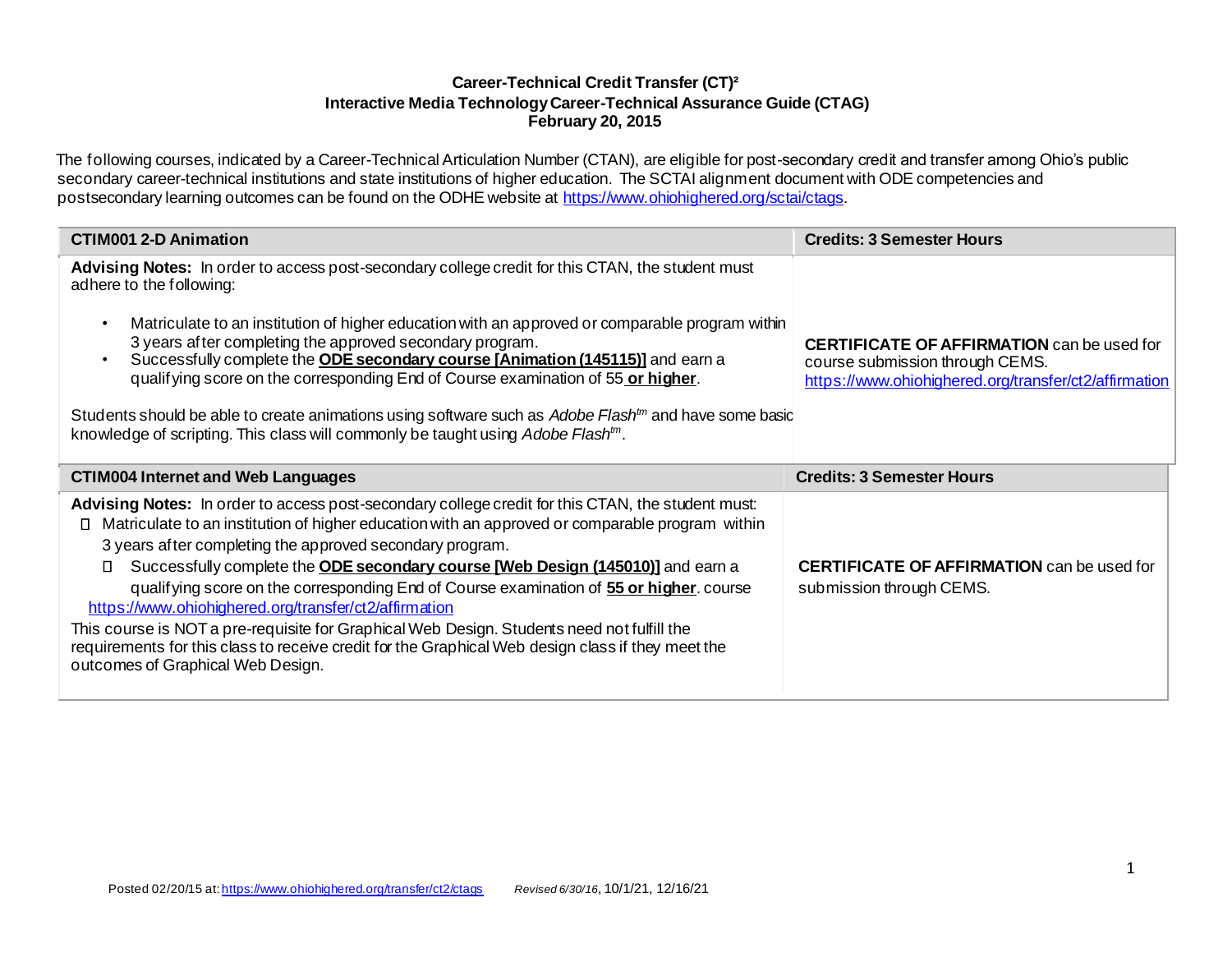| <b>CTIM005 Graphical Website Design</b>                                                                                                                                                                                                                                                                                                                                                                                                                             | <b>Credits: 3 Semester Hours</b>                                                                                                              |
|---------------------------------------------------------------------------------------------------------------------------------------------------------------------------------------------------------------------------------------------------------------------------------------------------------------------------------------------------------------------------------------------------------------------------------------------------------------------|-----------------------------------------------------------------------------------------------------------------------------------------------|
| Advising Notes: In order to access post-secondary college credit for this CTAN, the student must:<br>Matriculate to an institution of higher education with an approved or comparable program<br>within 3 years after completing the approved secondary program.<br>Successfully complete the ODE secondary course [Interactive Application Development<br>(145125)] and earn a qualifying score on the corresponding End of Course examination of 55<br>or higher. | <b>CERTIFICATE OF AFFIRMATION</b> can be used for<br>course submission through CEMS.<br>https://www.ohiohighered.org/transfer/ct2/affirmation |
| Graphical Website Design is a course designed to use software such as Adobe Dreamweaver <sup>th</sup> to<br>create and manage a Website.                                                                                                                                                                                                                                                                                                                            |                                                                                                                                               |

| <b>CTIM006 Digital Video Production</b>                                                                                                                                                                                                                                                                                                                                                                                                                                                                                                             | <b>Credits: 3 Semester Hours</b>                                                                                                              |
|-----------------------------------------------------------------------------------------------------------------------------------------------------------------------------------------------------------------------------------------------------------------------------------------------------------------------------------------------------------------------------------------------------------------------------------------------------------------------------------------------------------------------------------------------------|-----------------------------------------------------------------------------------------------------------------------------------------------|
| Advising Notes: In order to access post-secondary college credit for this CTAN, the student must:<br>Matriculate to an institution of higher education with an approved or comparable program<br>within 3 years after completing the approved secondary program.<br>Successfully complete the <b>ODE secondary course [Video and Sound (145110)</b> ] and earn a<br>qualifying score on the corresponding End of Course examination of 60 or higher.<br>This course may use any number of editing platforms and equipment relevant to the industry. | <b>CERTIFICATE OF AFFIRMATION</b> can be used for<br>course submission through CEMS.<br>https://www.ohiohighered.org/transfer/ct2/affirmation |
| <b>CTIM007 3-D Modeling and Animation</b>                                                                                                                                                                                                                                                                                                                                                                                                                                                                                                           | <b>Credits: 3 Semester Hours</b>                                                                                                              |
| Advising Notes: In order to access post-secondary college credit for this CTAN, the student must:<br>Matriculate to an institution of higher education with an approved or comparable program<br>within 3 years after completing the approved secondary program. course submission through<br>Successfully complete the <b>ODE secondary course [3D Techniques (145120)</b> ] and earn a<br>qualifying score on the corresponding End of Course examination of 55 or higher.                                                                        | <b>CERTIFICATE OF AFFIRMATION</b> can be used for<br>CEMS.<br>https://www.ohiohighered.org/transfer/ct2/affirmation                           |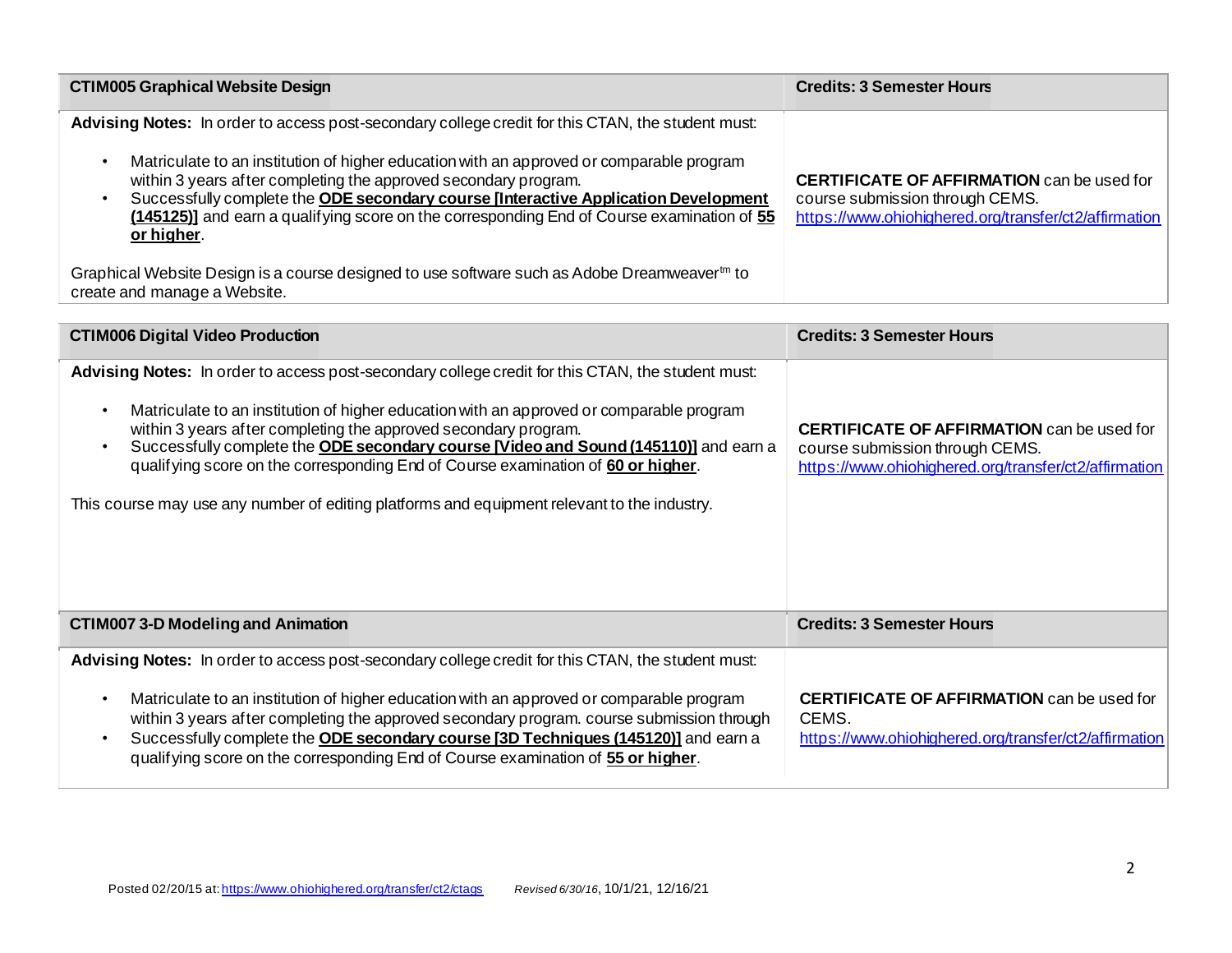| <b>CTIM008 Electronic Publishing</b>                                                                                                                                                                                                                                                                                                      | <b>Credits: 3 Semester Hours</b>                                                                                                              |
|-------------------------------------------------------------------------------------------------------------------------------------------------------------------------------------------------------------------------------------------------------------------------------------------------------------------------------------------|-----------------------------------------------------------------------------------------------------------------------------------------------|
| Advising Notes: In order to access post-secondary college credit for this CTAN, the student must:                                                                                                                                                                                                                                         |                                                                                                                                               |
| Matriculate to an institution of higher education with an approved or comparable program<br>within 3 years after completing the approved secondary program.<br>Successfully complete the ODE secondary course [Design Techniques (145095)] and earn<br>a qualifying score on the corresponding End of Course examination of 55 or higher. | <b>CERTIFICATE OF AFFIRMATION</b> can be used for<br>course submission through CEMS.<br>https://www.ohiohighered.org/transfer/ct2/affirmation |

Each CTAN identifies the learning outcomes that are equivalent or common in introductory technical courses. In order for students to be able to receive credit under these agreements, the career-technical programs and the state institutions of higher education must document that their course/program content matches the learning outcomes in the CTANs. In accordance with Ohio Revised Code 3333.162, industry standards and certifications provide documentation of student learning. Recognized industry standards are expectations established by business, industry, state agencies, or professional associations. These standards define training program curricular requirements, establish certification or licensure criteria, and often serve as the basis for program accreditation. Where there are not recognized industry standards that define curriculum, statewide faculty panels define the curricular requirements, then seek input and consensus from institutions statewide.

## **Requirements and Credit Conditions:**

- 1. The receiving institution must have a comparable program, major, or courses that have been approved through submission to the Ohio Department of Higher Education  $(CT)^2$  approval process for the CTANs listed in this document.
- 2. Credits apply to courses in the specified technical area at Ohio's public institutions of higher education, provided that the institution offers courses in the specific technical area. In the absence of an equivalent course, and when the institution offers the technical program, the receiving institution will guarantee to grant and apply an equivalent credit value of the Career-Technical Articulation Number (CTAN) toward the technical requirements of the specific degree/certificate program.
- 3. The applicant must provide proof to the receiving institution that she/he completed a course or program that has been approved through the  $(CT)^2$  approval process and that she/he holds the appropriate credential or has passed the end-of-course assessment(s).
- 4. A career-technical student seeking credit under the terms of this CTAG must apply and be accepted to the college within three years of completing a career-technical education program/course or within the currency of the industry certificate or license.
- 5. A career-technical student who meets all eligibility criteria will receive the credit hour value for the comparable course(s) as offered at the receiving state institution of higher education.
- 6. The admission requirements of individual institutions and/or programs are unaffected by the implementation of (CT)² outcomes.
- 7. The transfer of credit through this CTAG will not exempt a student from the residency requirements at the receiving institution.

Secondary Career-Technical students must complete the courses in the Interactive Media pathway to be eligible for credit under this CTAG. This pathway is outlined in the Ohio Department of Education's *Information Technology Career Field Technical Content Standards.*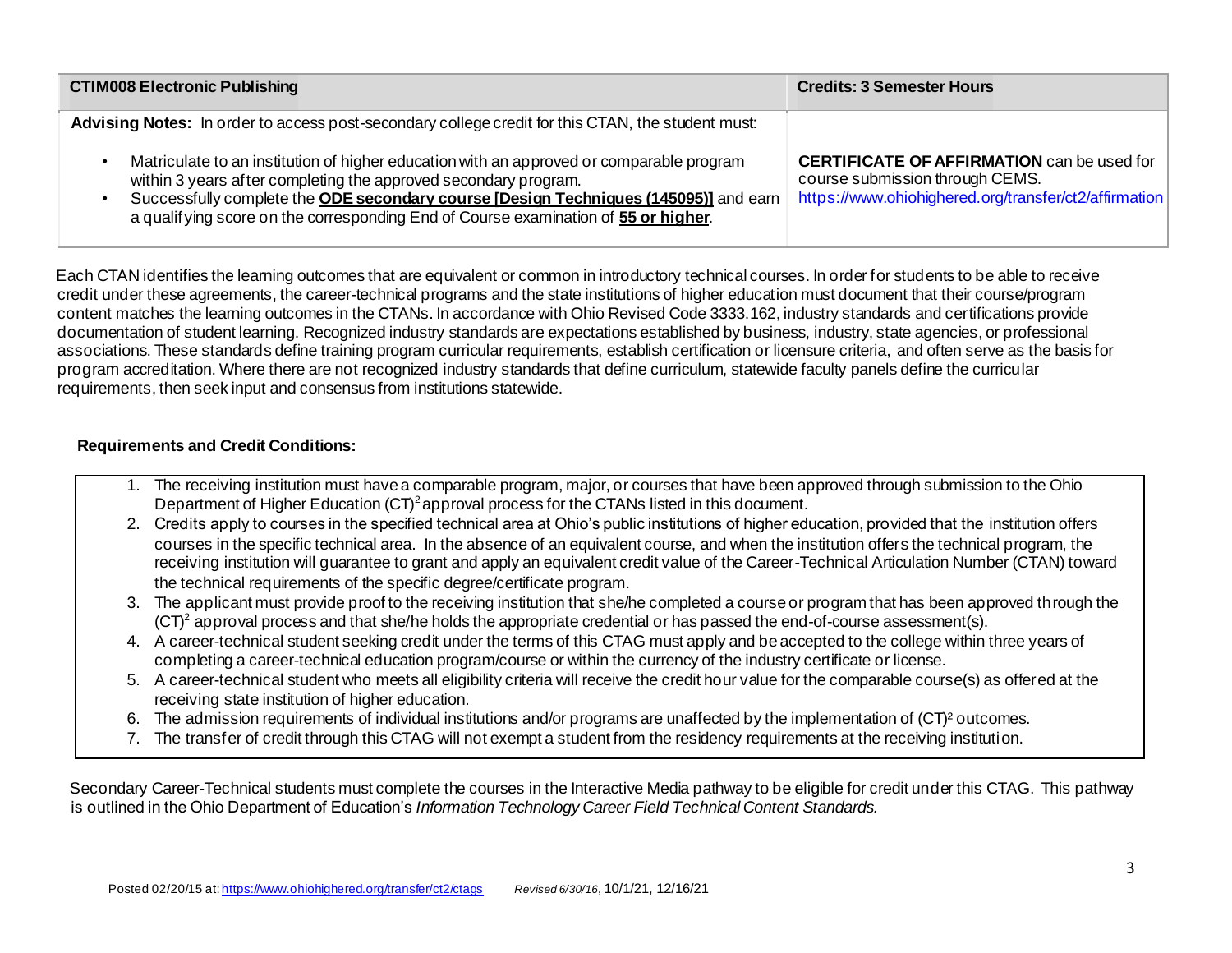## **CTIM001 – 2-D Animation**

**General Course Description:** 2-D Animation focuses on the creation and distribution of interactive, computer-based animations. Students create **tweened** and cell animations as well as interactive animations and navigation structures. Students gain basic knowledge of common scripting languages such as *ActionScript*.

## **Credits: 3 Semester Hours**

## **Learning Outcomes:**

- 1. \* Utilize the interface and tools of industry standard 2-D Animation authoring software
- 2. \* Create 2-D animations using industry standard authoring software
- 3. \* Create interactive 2-D animations
- 4. \* Perform advanced editing techniques within 2-D Animations
- 5. \* Integrate 2-D animations with other applications
- 6. \* Generate images in the appropriate output format for intended use
- 7. \* Incorporate interactive media elements such as sound, video, vector, and raster graphics in a 2-D animation

## *\*Asterisk Indicates Essential Learning Outcomes*

### **CTIM004 – Internet and Web Languages**

**General Course Description:** Internet and Web Languages is an introductory course in Internet technologies and creating Web sites using markup, styling, and scripting languages such as HTML and CSS. Students understand the general nature, function, and structure of the Internet and World Wide Web and develop a simple, static, Web site using a text editor.

## **Credits: 3 Semester Hours**

### **Learning Outcomes:**

- 1. \* Articulate how the Internet and World Wide Web function, including the client/server architecture, the role of Internet Service Providers, and apply basic Internet applications
- 2. \* Understand the issues related to interface design for the World Wide Web
- 3. \* Apply functions of Web various Web languages, including but not limited to HTML, XHTML, XML, CSS, JavaScript.
- 4. \* Build a Web page using current HTML and CSS standards to establish document structure and content.
- 5. \*Design and build a Web site including page layout and navigation using appropriate web tools.

### *\*Asterisk Indicates Essential Learning Outcomes*

## **CTIM005 – Graphical Website Design**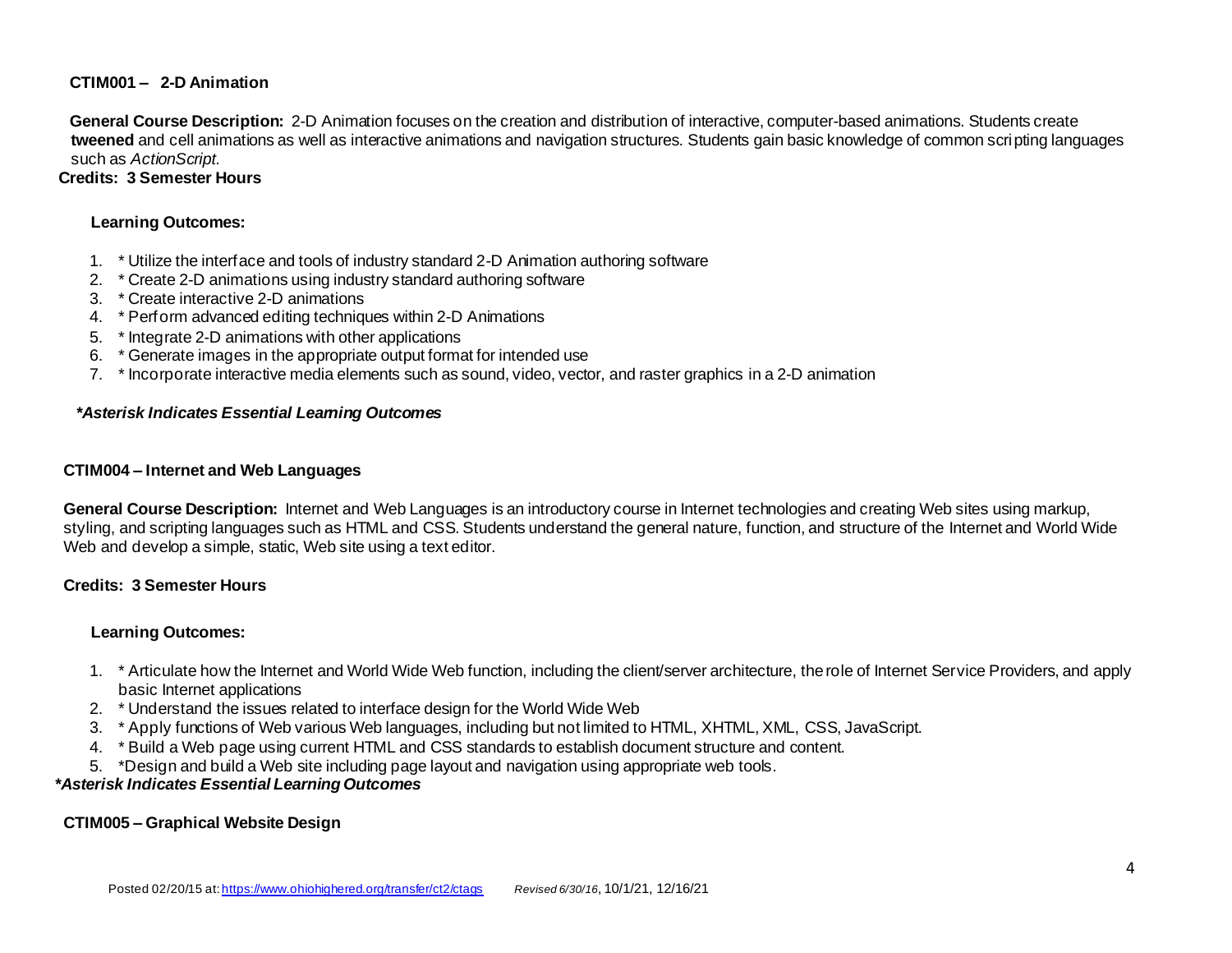**General Course Description:** Graphical Web Site Design concentrates on the development and Management of Web sites using a WYSIWYG Web site management tool. Students create a multimedia Web site from the project planning stage through usability testing.

## **Credits: 3 Semester Hours**

## **Learning Outcomes:**

- 1. \* Understand customer needs, information requirements and project scope for Web site development
- 2. \* Create and maintain a Web site using industry standard Web development and management software 3. \* Create a page layout using industry standard Web development and management software
- 4. \* Add multimedia elements to a Web site
- 5. \* Understand a Web site usability test

## *\*Asterisk Indicates Essential Learning Outcomes*

### **CTIM006 – Digital Video Production**

**General Course Description:** Digital Video focuses on the development of video from the pre-production process through the production and postproduction phases. Students plan, shoot, edit, and distribute a video as part of a production team. Topics include preparing a script, developing a shot list, videography, editing footage, adding sound tracks, exporting and rendering video for various uses in various formats.

### **Credits: 3 Semester Hours**

### **Learning Outcomes:**

- 1. \* Provide technical support tasks of video pre-production
- 2. \* Analyze the relationship between the various members of a video production team
- 3. \* Operate video cameras, camcorders, and other equipment
- 4. \* Identify video formats characteristics, benefits, and limitations
- 5. \* Edit digital video including adding sounds, still images, and sound
- 6. \* Import and export digital video
- 7. \* Utilize a video production cycle for pre-production, production, and post-production

#### *\*Asterisk Indicates Essential Learning Outcomes*

### **CTIM007 – 3-D Modeling and Animation**

**General Course Description:** This course covers the basics of 3-D modeling and animation techniques, including lighting/shadow, textures and cameras. Students learn to identify and use an industry standard 3-D development environment to create characters and graphics.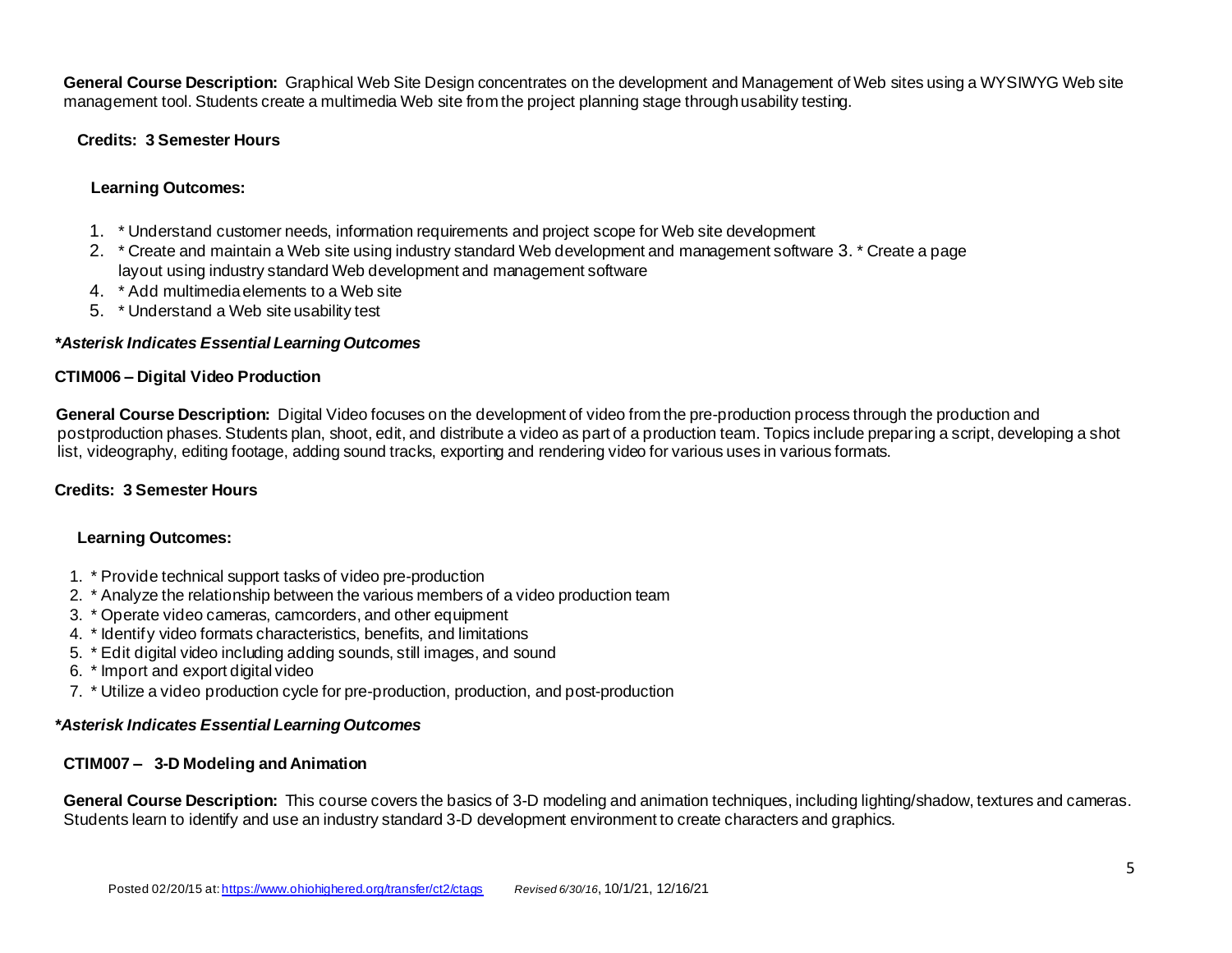## **Credits: 3 Semester Hours**

## **Learning Outcomes:**

- 1. \* Utilize the interface and tools of industry standard 3-D Animation development environments
- 2. \* Apply the principles of 3-D modeling
- 3. \* Create, Texture and Render 3-D models using industry standard development environments
- 4. \* Perform basic and advanced 3-D animation and image generation techniques

#### *\*Asterisk Indicates Essential Learning Outcomes*

### **CTIM008 – Electronic Publishing**

**General Course Description:** Electronic publishing focuses on the creation of print and electronic documents using industry-standard page-layout software. Students learn to plan, create and distribute electronic publications.

### **Credits: 3 Semester Hours**

## **Learning Outcomes:**

- 1. \* Plan page-layout projects
- 2. \* Choose appropriate media elements to meet project output needs
- 3. \* Understand color models
- 4. \* Apply graphic design principles
- 5. \* Integrate knowledge of typography in interactive media projects

#### *\*Asterisk Indicates Essential Learning Outcomes*